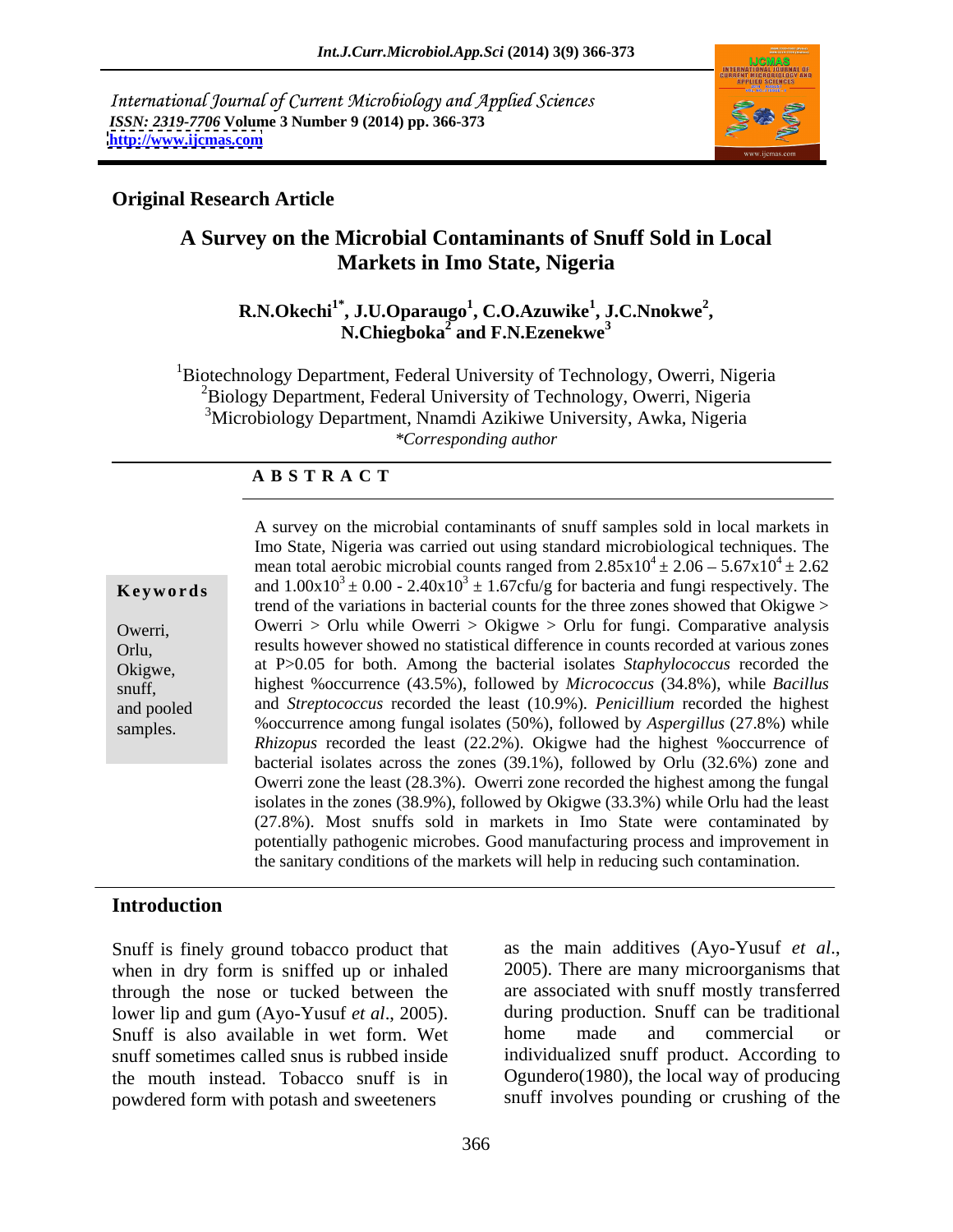cured leaves with locally made mortars, also depending on the scale of the operation, "raw" without further processing to reduce grinding stones may be used. People take the microbial loads, mostly by elderly snuff for different reasons: for medicinal people with lower immunity and other purposes, cultural and traditional purposes, health conditions. This study therefore for smoking cessation program among aimed to ascertain the microbiological others (Ureme *et al*., 2007 and Wilson, 1981). Some of the health effects of snuff use include: increase heart beat and raised **Materials and Methods** blood pressure, development of oro pharyngeal and upper respiratory tract **Samples collection** cancer (gingival recession, caries, staining and abression), cardiovascular diseases and adverse reproductive outcome (Russel *et al.*, markets in the three zones in Imo State, 1980; Weintraub and Burt, 1987 and namely: Okigwe, Owerri and Orlu. A total

The principal content of tobacco is nicotine Samples from each zone were then mixed and has no use in medicine, though it is of together to form one-pooled sample. Three value chiefly as an insecticide (Feyeraband pooled samples were used in the study, and Russell, 1970). Snuff use is wide spread worldwide. According to Smith (2000), teen use of smokeless tobacco has increased, while use of all tobacco products by teen has decreased in the United States. Snuff is The media of choice were nutrient agar, particularly popular amongst South African saboraud dextrose agar, and mannitol salt black women, with prevalence of 13.2% as agar while Simon citrate agar, Triple Iron compared to smoking prevalence of 5.4% in agar and Peptone water used for biochemical the same population group during 1998 tests. All media used were prepared

In Igbo communities of Nigeria, where carried out as described by ICMSF (1974), tobacco is utilized for cultural and after which spread plate techniques as traditional purposes, nicotine has been described by Cheesbrough (2005) was used associated with addiction in regular smokers and snuffers as noted by Ureme *et al.*,<br>(2007). The plates were then incubated for 24 hours

In Nigeria, cured tobacco is processed into bacterial colonies were obtained and

of microbial contamination. Snuff is taken quality of snuff sold in Imo State.

# **Materials and Methods**

# **Samples collection**

England *et al.*, 2003). The of 12 samples, 4 from each zone were Snuff samples were collected from local markets in the three zones in Imo State, namely: Okigwe, Owerri and Orlu. A total collected in sterile specimen bottles. representing the three zones of the state.

# **Total aerobic microbial counts**

(Ayo-Yusuf *et al.*, 2000). **according to the manufacturer's instructions.** Ten-fold serial dilution of the samples were for inoculation.

snuff by small scale millers at various identified using methods described by markets, using traditional milling or Fawole and Oso (2004) and Cheesbrough grinding stones, mortar and grinding (2005). Fungal isolates were examined machines (Ogundero, 1980). These milling macroscopically and microscopically using methods and poor sanitary conditions the needle mouth technique and identified prevailing around the snuff mills and the following the schemes of Alexopoulous and markets can expose the snuff to high levels Mims (1981) and Barnet and Hunter (1972). The plates were then incubated for 24 hours at  $35^{\circ}$ C. Following the incubation, discrete bacterial colonies were obtained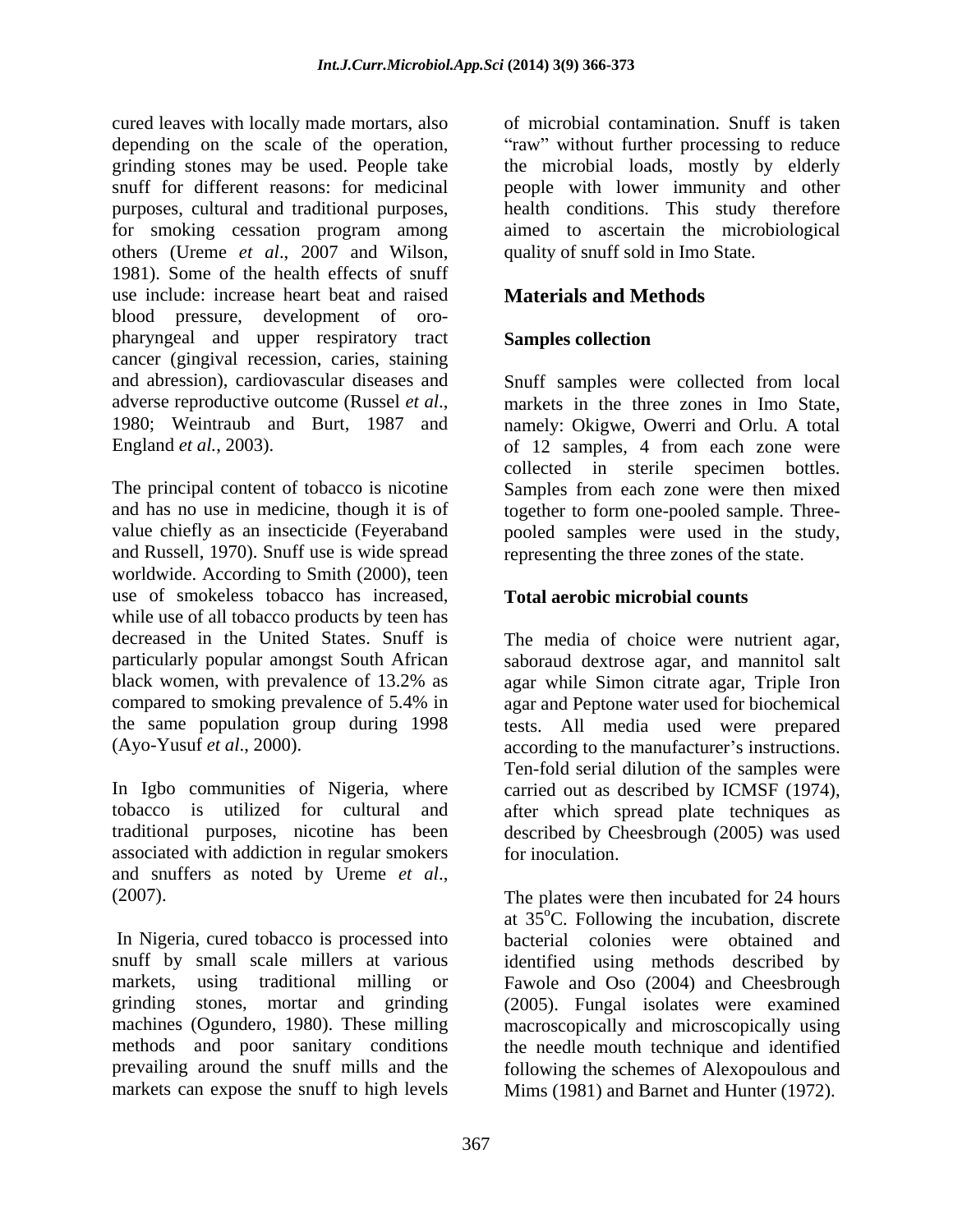### **Statistical analysis**

The values obtained for microbial counts between the *Bacillus*, *Staphylococcus*, were analyzed using ANOVA, Window s *Micrococcus*, *Streptococcus* , *Penicillium*, SPSS, and version 16.0. *Aspergillus* and *Rhizopus* species, . Some of

The mean results of the total aerobic microbial counts for the snuff samples from various zones are shown in Table 1. The mean total aerobic bacterial counts ranged from  $2.85 \times 10^4 \pm 2.06 - 5.67 \times 10^4 \pm 1$ 2.62cfu/g. The trend of the variations in bacterial counts for the three zones showed that Okigwe  $>$  Owerri  $>$  Orlu. The fungal counts ranged from  $1.00x10^3 \pm 0.00$  - $2.40x10^{3} \pm 1.67c$ fu/g. The trend of the variations in fungal counts for the zones showed that Owerri > Okigwe > Orlu. Comparative analysis results however showed no statistical difference in counts recorded at various zones at P>0.05. Table 2 shows the percentage occurrence of each bacterial isolates. *Staphylococcus* recorded the highest percentage occurrence (43.5%), followed by *Micrococcus* (34.8%), while *Bacillus* and *Streptococcus* recorded the least (10.9%). Table 3 shows the percentage *Penicillium* recorded the highest percentage occurrence among the isolates (50%), followed by *Aspergillus* (27.8%) while *Rhizopus* recorded the least (22.2%). Percentage distribution of the bacterial and<br>the staphylococcus sps recorded the highest<br>percentage occurrence of 43.5% among fungal isolates in the zones showed that Okigwe zone had the highest percentage occurrence of the bacterial isolates across the zones (39.1%), followed by Orlu zone (32.6%) while Owerri zone recorded the least (28.3%). Owerri zone however recorded the highest percentage occurrence of the fungal isolates among the zones (38.9%), followed by Okigwe (33.3%) while Orlu had the least (27.8%), as shown in The values obtained for microbial counts<br>
The values of the identification tests revealed the<br>
section,  $M_{\text{X}}$ . Supplying and Nicolaus ANOVA. Window's alternation, Street, some of<br>
section and Nicolaus ANOVA. Window's

**Results and Discussion** previous authors (Tansey and Brock, 1972; presence of *Bacillus*, these isolates have been reported by Tansey, 1975; Rubinstein and Pederson, 2002 and Ayo-Yusuf *et al*., 2005).

 $4 \pm 2.06 - 5.67 \times 10^{4} \pm$  leaves can also produce contaminated  $3 \pm 0.00$  - nature of dried tobacco leaves and snuff occurrence of the fungal isolates. occurrence among the fungal isolates. The Factors such as lack of proper heat treatment during the fire curing process of raw tobacco products. Some of these fungi have been reported as potentially pathogenic to humans (Greenwood *et al*., 1992). The hygroscopic creates a suitable environment for the growth of microorganisms (Wightman, 1956 and Fletch *et al*., 1967). Some of these fungi might however be important in the fermentation of raw tobacco leaves and hence impacting the desired flavour. The high percentage occurrence of bacterial isolates in Okigwe compared to the other zones could be attributed to relative differences in the sanitary conditions of the markets in these zones. Owerri zone however recorded the highest percentage sanitary conditions as well as the nature and volume of activities around the markets could be important.

> *Staphylococcus* sps recorded the highest percentage occurrence of 43.5% among bacteria. This could be as a result of the hardy nature of the genera which enables them to withstand the low water activity and high salt content of snuff. Though Staphylococcus species don't grow outside the body, they are however hardy and though not spore formers, they may remain alive in a dormant state for several months when dried in dust, pus, or sputum (Greenwood *et al*., 1992).Possible species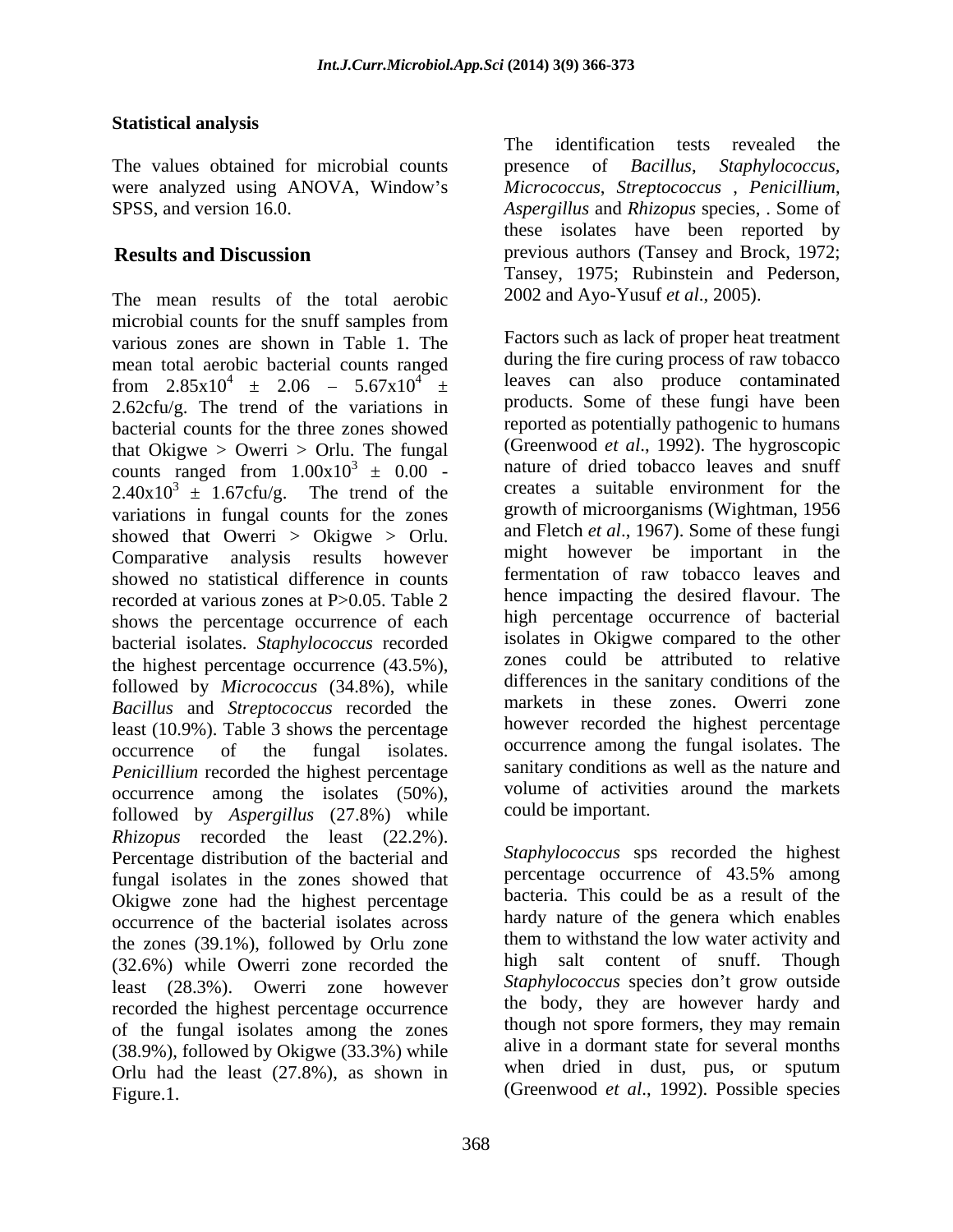of *Staphylococcus* that are pathogenic to *saprophyticus* (Prescott *et al*., 2005). room for possible cross contamination.

*Micrococcus* sps recorded the percentage occurrence of 34.8%. This high percentage spore formers and these spores could illicit occurrence of the organism in snuff samples allergic reactions in humans. Some of such could be attributed to their resistance to fungi and actinomycetes in tobacco and its desiccation and nutrient deprivation products and their health implications have (Greenwood *et al*., 1992 and Tolaro, 2005). been reported (Kurup *et al*., 1983 and The organism, being a normal flora of the human body may have been introduced into the snuff by the handlers in the course of Contamination by these fungi and their processing and packaging the snuff (Ehiri *et*  spores could have resulted from processing

*Bacillus* sp recorded a percentage cellophane papers. The level of activities occurrence of 10.9%. As a spore former and going on around the environment of the ubiquitous organism, *Bacillus* could have processing also tend to boast themicrobial been introduced into the snuff from the load of the resulting products and the environment during the processing of selective effect of the process on the ecology tobacco leaves to snuff. The spores could be of the surviving microbial populations resistant to the conditions of curing (Bhoola *et al*., 1992; Imamura *et al*., 1994; Nicholson and Setlow, 1990; Rubinstein, Aspergillus sps recorded percentage human body which could have been the having been implicated in food strains of the organism have been implicated

where the snuff are sold were in poor sanitary conditions and most of the snuff

man include *S. aureus, S. epidermidis* and *S.* items, including perishables, thus giving vendours were observed to also sell other

> *Rhizopus* sps recorded percentage occurrence of 22.2%. *Rhizopus* species are Verweij *et al*., 2000).

*al*., 2001 and Nwanze *et al.,* 2010). with contaminated materials such as dirty pestles, mortars, stones, machines, and even (Thatcher and Clark, 1973).

2000 and Rubinstein *et al*., 2001). Bacillus occurrence of 27.8%. They can be found in has potential health implications (Ayo- hay, soils, and compost piles (Eicker, 1972). Yusuf *et al*., 2000 and Prescott *et al*., 2005). These spores and ubiquitous nature of *Streptococcus* sp recorded the least *Aspergillus* can explain their relative high percentage occurrence of 10.9% in the percentage occurrence in snuff. Some samples. This organism is a commensal in *Aspergillus* species could be dangerous, sources of the organism in the snuff. Some contamination (aflatoxins), aspergillosis, in dental caries (Greenwood *et al*., 1992). sinusitis and chronic bronchitis (Chester *et*  This could be a serious health concern since *al*., 2008).Also, in Imo State, most snuff some snuff users either sniff up or tuck it users are elderly people, with lower between the lower lip and the gum (Tansey immunity and other health conditions. This 1975 and Ayo-Yusuf *et al*., 2000). Also, opportunistic pathogen is reported to infect some content of tobacco and snuff might immunocompromised individuals with high have enhanced the growth of *Streptococcus* mortality (Willey, 2008). However, this may sps as reported by Keen and Johnson (1999) not be significant as a few spores may not be and Lindermeyer *et al*. (1981). The markets enough to establish respiratory mycosis *Aspergillus* sps recorded percentage percentage occurrence in snuff. Some having been implicated in food increased incidence of severe asthma, *al*., 1971; Fisher *et al*., 1981 and Willey *et*  (Greenwood *et al.,* 1992).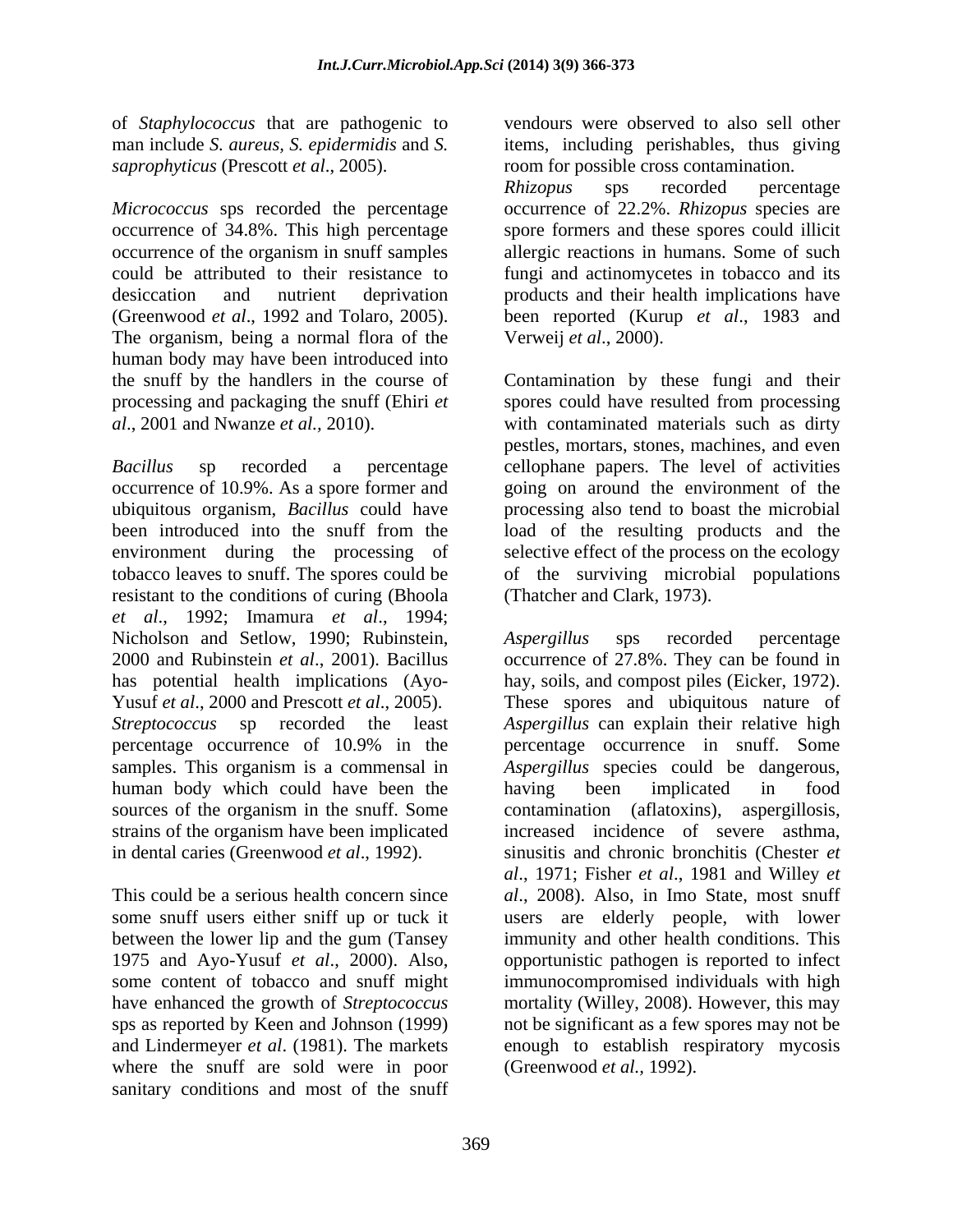| Location | Bacterial counts            | Fungal counts              |
|----------|-----------------------------|----------------------------|
| Okigwe   | $5.67 \times 10^4 \pm 2.62$ | $1.2 \times 10^3 \pm 0.28$ |
| Owerri   | $4.95x10^{4} \pm 2.28$      | $2.4x10^{3} \pm 1.67$      |
| Orlu     | $2.85 \times 10^4 \pm 2.06$ | $1.0x10^3 \pm 0.00$        |

**Table.1** Mean Total Aerobic Microbial Counts for Different Zones (cfu/g)

No statistical difference was observed among counts from different zones for both bacteria and fungi at P>0.05

| <b>ZONES</b>             |      |      | Bacillus Micrococcus Staphylococcus Streptococcus %Occurrence <sup>b</sup> |      |      |
|--------------------------|------|------|----------------------------------------------------------------------------|------|------|
| Okigwe                   |      |      |                                                                            |      | 39.1 |
| Owerri                   |      |      |                                                                            |      | 28.3 |
| Orlu                     |      |      |                                                                            |      | 32.6 |
| %Occurrence <sup>a</sup> | 10.9 | 34.8 | 43.5                                                                       | 10.9 | 100  |

**Table.2** Percentage Occurrence of Each of the Bacterial Isolates

 $a = %$  Occurrence of individual isolate across the zones

 $b = %$  Occurrence of total isolates from each zones

Numbers represent the frequency of occurrence of individual isolate in the zones

| Location                 | Rhizopus | Penicillium | Aspergillus | % Occurrence $\overline{b}$ |
|--------------------------|----------|-------------|-------------|-----------------------------|
| Okigwe                   |          |             |             | 33.3                        |
| Owerri                   |          |             |             | 38.9                        |
| Orlu                     |          |             |             | 27.8                        |
| %Occurrence <sup>a</sup> | 22.2     | 50          | 27.8        | 100                         |

**Table.3** Percentage Occurrence of Each of theFungal Isolates

 $a = %$  Occurrence of individual isolate across the zones

 $b = %$  Occurrence of total isolates from each zones

Numbers represent the frequency of occurrence of individual isolate in the zones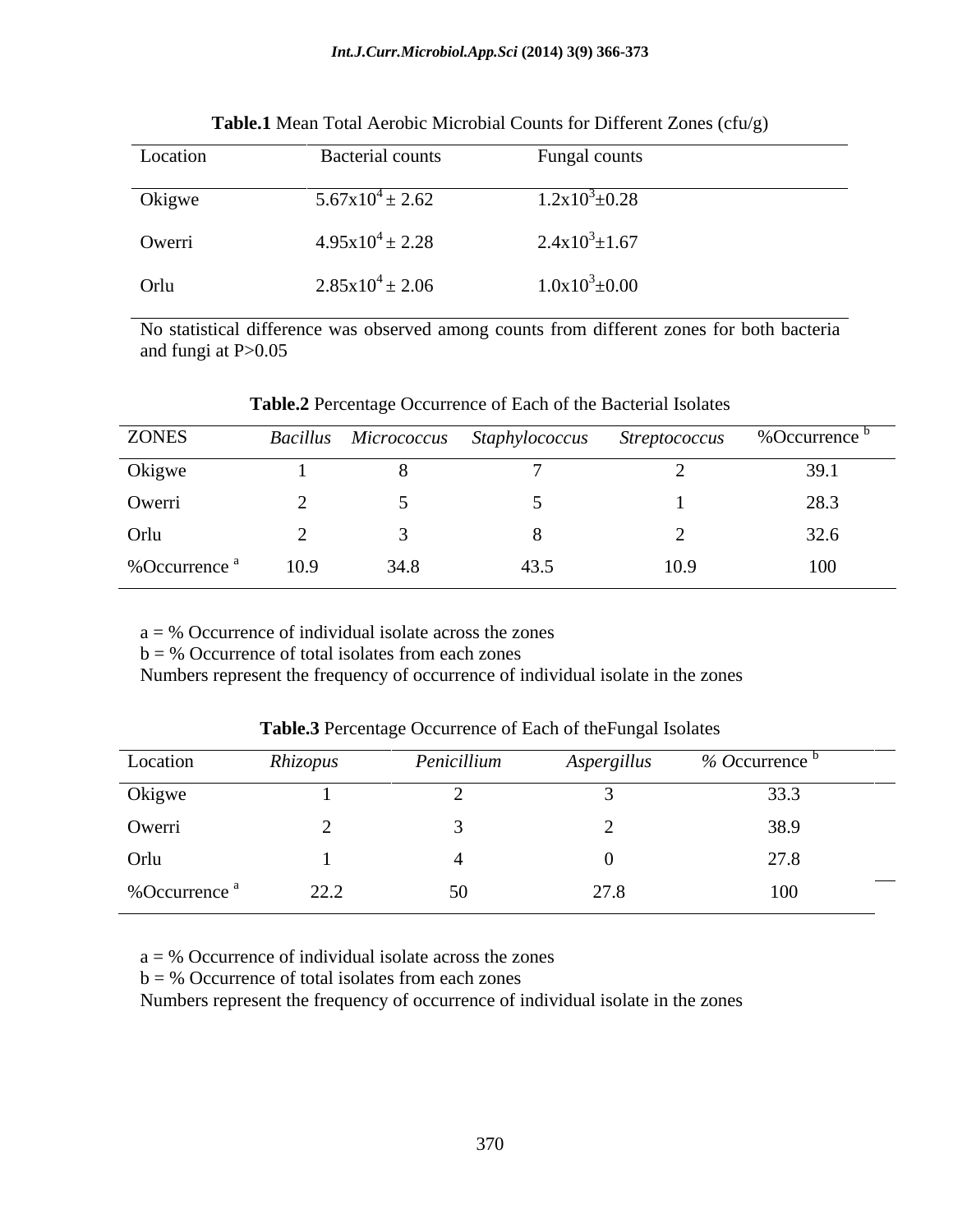

**Fig.1** Percentage Distribution of Bacterial and Fungal Isolates in Different Zones

*Penicillium* sps recorded the highest percentage occurrence of 50%. This could equally be attributed to their resistant spores and ubiquitous nature. Snuff has low water activity and is hygroscopic in nature. *Penicillium* species have been reported to grow under such conditions (Willey *et al*., 2008). As *Penicillium* species are normal microbiota of external **Example Example Kallikreins**, **Kiningens** and ear, they may have been introduced into the snuff in the course of processing and

- Alexopoulous CJ, Nums CW. 1979. Introductory Mycology.  $3<sup>rd</sup>$  edn. John Wiley and Sons Publishers,
- Ayo-Yusuf AO, VanWyk C, VanWyk Zealand<br>CW De Wet I 2005 Smokeless 243-246. CW, De Wet I. 2005. Smokeless Products on the South African Market do Not Inhibit Oral Bacteria Flora: A Pilot Study. The Southern

African Journal of Epidemiology and Infection. 20(4), 136-139.

- Barnett HL, Hunter BB. 1972. Illustrated Genera of Imperfecti Fungi.  $3<sup>rd</sup>$  edn.  $rd_{\text{cdn}}$ edn. Burgress Publishing Company, Minnesota, Lest.
- Bhoola KD, Figueron CD, Worthy K. 1992. Bioregulations of Kenins: Kallikreins, Kininogens and Kinnases. pharens and Kinnases. Pharmacological Review. 44, 1-80.
- handling of the snuff (Willey *et al*., 2008). Cheesbrough M. 2005. Biochemical Test **References** Laboratory Practice in Tropical to Identify Bacteria*:* District Countries.  $2^{nd}$ edn. Cambridge  $n d<sub>odn</sub>$  Combridge edn. Cambridge University Press, London. 62-70.
	- rd edn. Chester GK, Joseph MB, McManus EJ, Edinburgh. **Edinburgh. Edinburgh. Edinburgh. Edinburgh. Edinburgh. Edinburgh. Edinburgh. Edinburgh. Edinburgh. Edinburgh. Edinburgh. Edinburgh. Edinburgh. Edinburgh. Edinburgh. Edinburgh. Ed** Young LS. 1971. Fungal Infections in Compromised Patient. New Zealand Journal of Medicine*.* 59, 243-246.
		- Ehiri JE, Azubuike MC, Ubaonu CN, Anyanwu EC, Ibe KM, Ogbonna MO. 2001. Critical Control Points of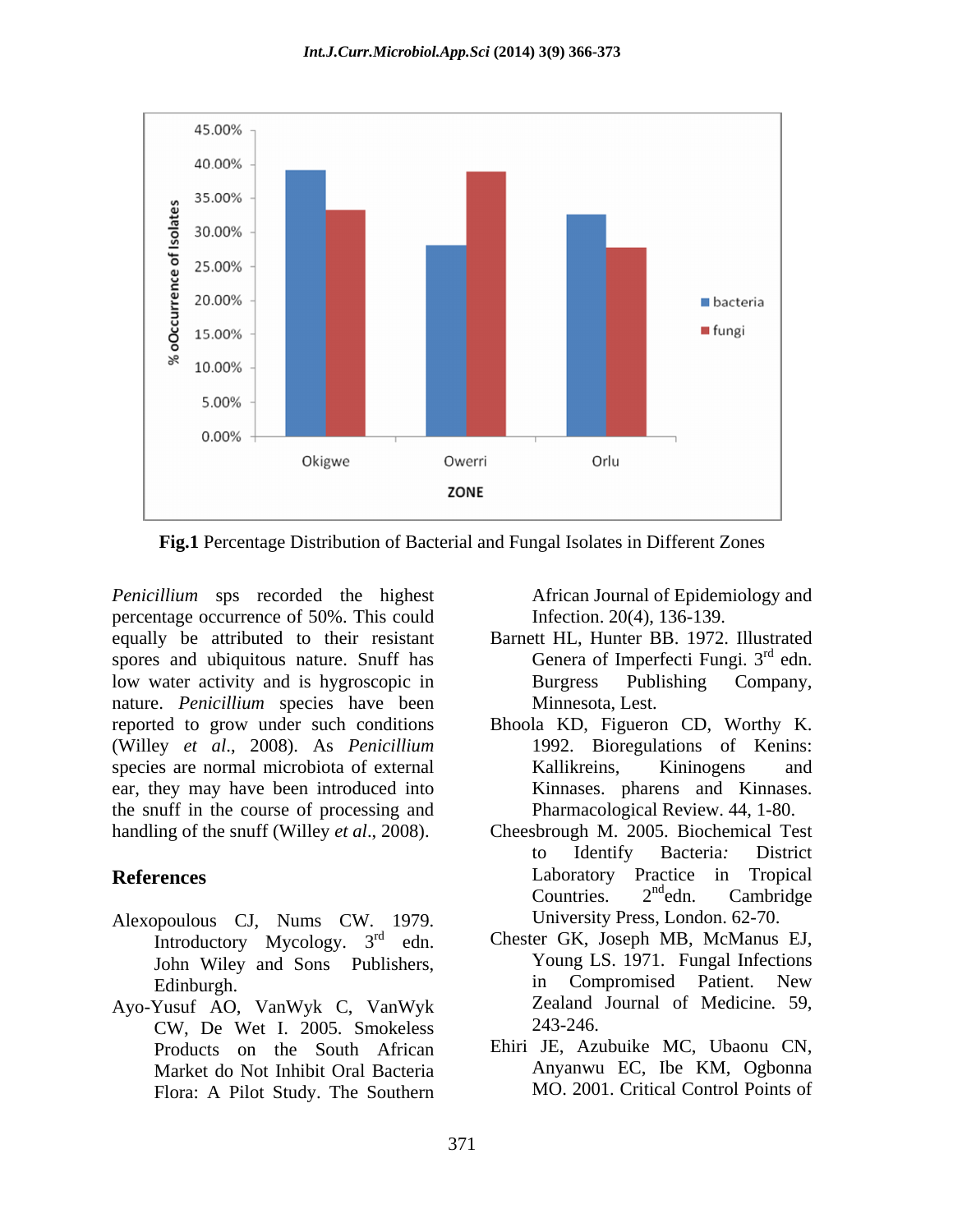Complementary Food Preparation *gingivalis* Incluces Vascular Organization. 79, 423 – 433. Pathway. Journal of Clinical

- Eicker A. 1972. Occurrence and Isolation
- England LZ, Levin RJ, Mills JC. 2003.
- 4th edn. Spectrum Books Limited.
- Feyeraband AC, Russell MAH. 1970. Method and Micretraction Technique 103, 719-722. Pharmacology. 31, 37 -76. Outgrowth.
- Fisher BD, Konsech JK, Kuri LS. 1981.
- Fletch JT, Lucas GB, Wetty RS. 1967.
- Greenwood D, Slack RCB, Peutherer JF. *Diagnosis and Control.* 14<sup>th</sup>edn. Ogundero VW.
- ICMSF 1974. International Commission on Microbiological Specification for University of Toronto, Canada, 1-18.
- Imamura TR, Pike N, Rotempa J, Travis J. A Major Arginine Specific Cysteine

and Handling in Eastern Nigeria. Premabiliy Enhancement Through Bulletin of the world Health Activation of the Kallikran/kinin *gingivalis* Incluces Vascular Pathway. Journal of Clinical Investigation*.* 94, 361-367.

- of South African Thermophilic Keen K, Johnson RB. 1999. The Effects of Fungi. South African Journal of Nicotine on Growth of *Streptococcus* Science. 68,150-155. *mutans*. Mississippi Dental *mutans*. Mississippi Dental Association Journal. 55, 38-39.
- Adverse Pregnancy Outcomes in Kurup VP, Resrick A, Kagan SL, Cohen Snuff Users. American Journal SH, Fink JN. 1983. Allergic Fungi Obstetric and Gynecology. 189, 939 and Actinomycetes in Smoking 943. Materials and their Health Fawole MO, Oso BA. 2000. Implications. Mycopathologia, Characterization of Bacteria: 82(1), 61-64. Materials and their Health Implications. Mycopathologia, 82(1), 61-64.
	- Laboratory Manual of Microbiology. Lindermeyer RG, Baun RH, Hsu SC, thedn. Spectrum Books Limited. Going RE. 1981. In-vitro Effects of edn. Spectrum Books Limited. Ibadan, 24-33. Tobacco on the Growth of Oral Car Improved Gas Chromatographic Carcinogenic *Streptococci*. JADA. of Tobacco on the Growth of Oral 103, 719-722.
	- for Measurement of Nicotine in Micholson W, Setlow P. 1990. Biological Fluids. Journal of Invasive Aspergillosis. American Harwood and S.M. Cutting ed. John Journal of Medicine. 71, 571 – 573. Willey and Sons Inc., New York, Nicholson W, Setlow P. 1990. Sporulation, Germination and Molecular Biological Methods for *Bacillus*. In C.R. 439-442.
	- Fungi Isolation from Tobacco. Nwanze PI, Eleke FN, Okechi RN, Ibe IJ. Phytopatholgy. 57, 458-459 2010. Bacteriological Evaluation of eds. 1992. *Medical Microbiology. A Guide to Microbial Infection* Journal of Environmental Health and *Pathogenesis Immunity, laboratory* Human Development. 11(1), 15-19. Suya Sold at Federal Polytechnic Nekede, Owerri. International
	- 1980. Thermophilic Longman Group, London, 203 – 210. Mycroflora of Cigarettes and Cured Ogundero VW. 1980. Thermophilic Tobacco Leaves. Mycopathologia. 9- 11.
	- Food Sampling for Prescott LM Harley TP, Kleins DA. 2005. Microbiological Analysis: Microbiology of Foods: Principles and Specific Applications. Microbiology. 6<sup>th</sup>edn. McGraw Hill Prescott LM Harley TP, Kleins DA. 2005. Microbiology of Foods:  $\frac{\text{th}}{\text{odn}}$  MoCrow  $\text{Li}$ <sup>11</sup> edn. McGraw Hill Co. New York, 937-960.
	- 1994. Pathogenesis of Periodontitis: Macromolecular Efflux from the Proteinase from *Porphromonas* Rubinstein I. 2000. Subtilisin Increases Macromolecular Efflux from the Oral Mucosa. Clinical Diagnostic Laboratory and Immunology. 7, 794-